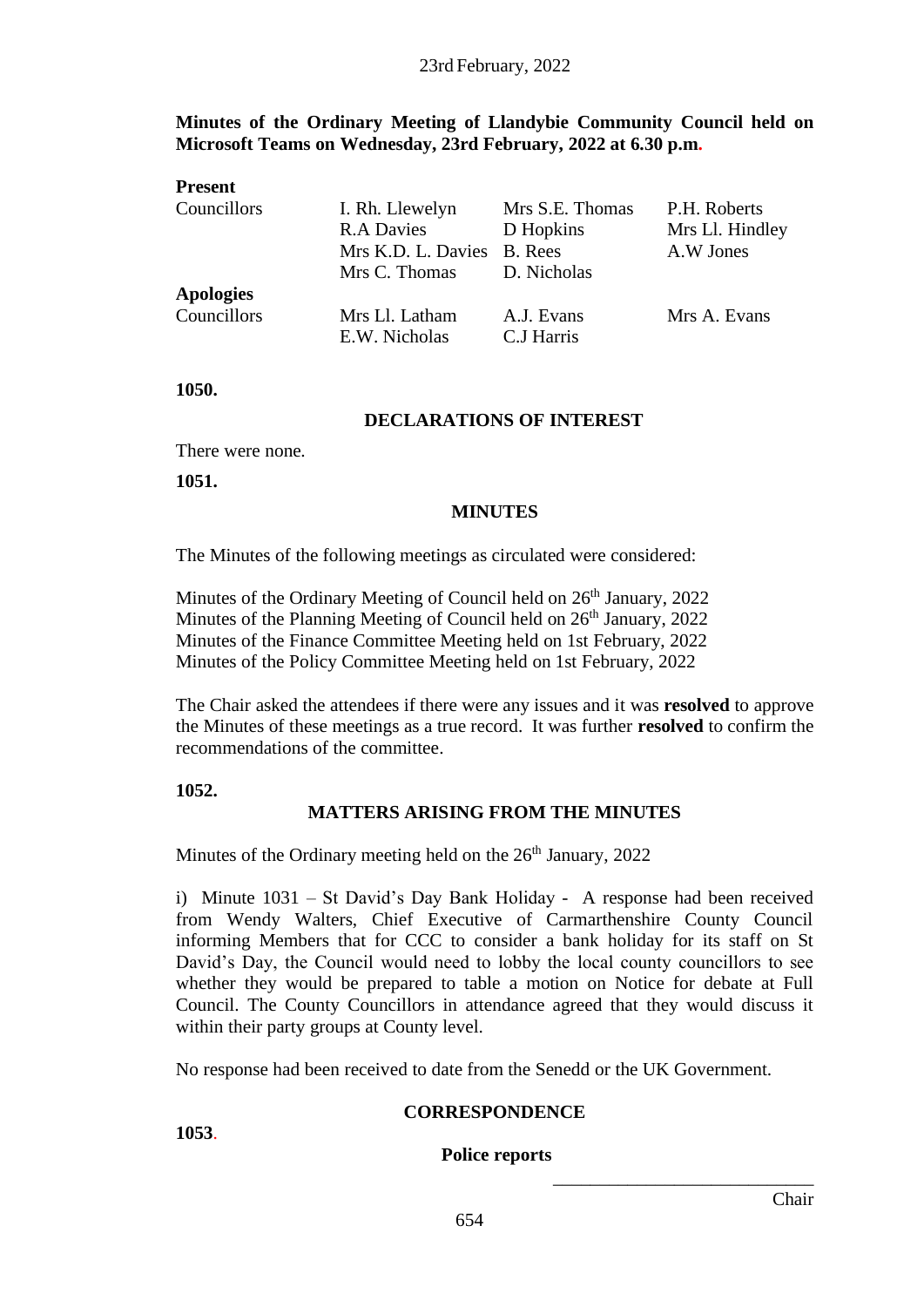Crime reports had been received for December, January and February 2022 to date.

| <b>Llandybie</b>           | <b>December</b> | <b>January</b> | <b>February</b> |
|----------------------------|-----------------|----------------|-----------------|
| Criminal damage            |                 |                |                 |
| Assault                    | 3               |                | റ               |
| Assault on police          |                 |                |                 |
| Drug related offences      |                 |                |                 |
| Dangerous dog              |                 |                |                 |
| Harassment                 |                 | 5              |                 |
| Malicious communications   |                 |                |                 |
| Theft offences             |                 | っ              |                 |
| <b>Breach of Order</b>     |                 |                |                 |
| Arson                      |                 |                |                 |
| <b>Stalking</b>            |                 |                |                 |
| Domestic related incidents |                 |                |                 |
| Other                      | ി               |                |                 |

| <b>Saron</b> (inc Capel Handre and | <b>December</b>             | <b>January</b> | <b>February</b> |
|------------------------------------|-----------------------------|----------------|-----------------|
| Penybanc)                          |                             |                |                 |
| Causing danger to road users       |                             |                |                 |
| Theft                              | $\overline{2}$              |                |                 |
| Criminal Damage                    |                             |                |                 |
| Assault                            | 4                           | 9              | $\mathcal{D}$   |
| <b>Burglary</b>                    |                             |                |                 |
| Malicious communication            | $\mathcal{D}_{\mathcal{L}}$ | $\mathcal{D}$  |                 |
| Drug related offences              |                             |                |                 |
| Harassment                         | 3                           | 3              | $\mathcal{D}$   |
| Taking vehicle without consent     |                             |                |                 |
| Public order                       |                             |                |                 |
| Blackmail                          |                             |                |                 |
| <b>Stalking</b>                    |                             |                |                 |
| Other                              | C                           |                |                 |

| <b>Penygroes</b>         | <b>December</b> | <b>January</b> | <b>February</b> |
|--------------------------|-----------------|----------------|-----------------|
| <b>Burglary</b>          |                 |                |                 |
| Criminal damage          |                 |                |                 |
| Assault                  |                 |                |                 |
| Theft                    |                 |                |                 |
| Malicious communications |                 |                |                 |
| Harassment               |                 |                |                 |
| )ther                    |                 |                |                 |

The dates and times of the monthly online PACT meetings for Ammanford NPT had been sent to Councillors for 2022 with an open invitation to attend.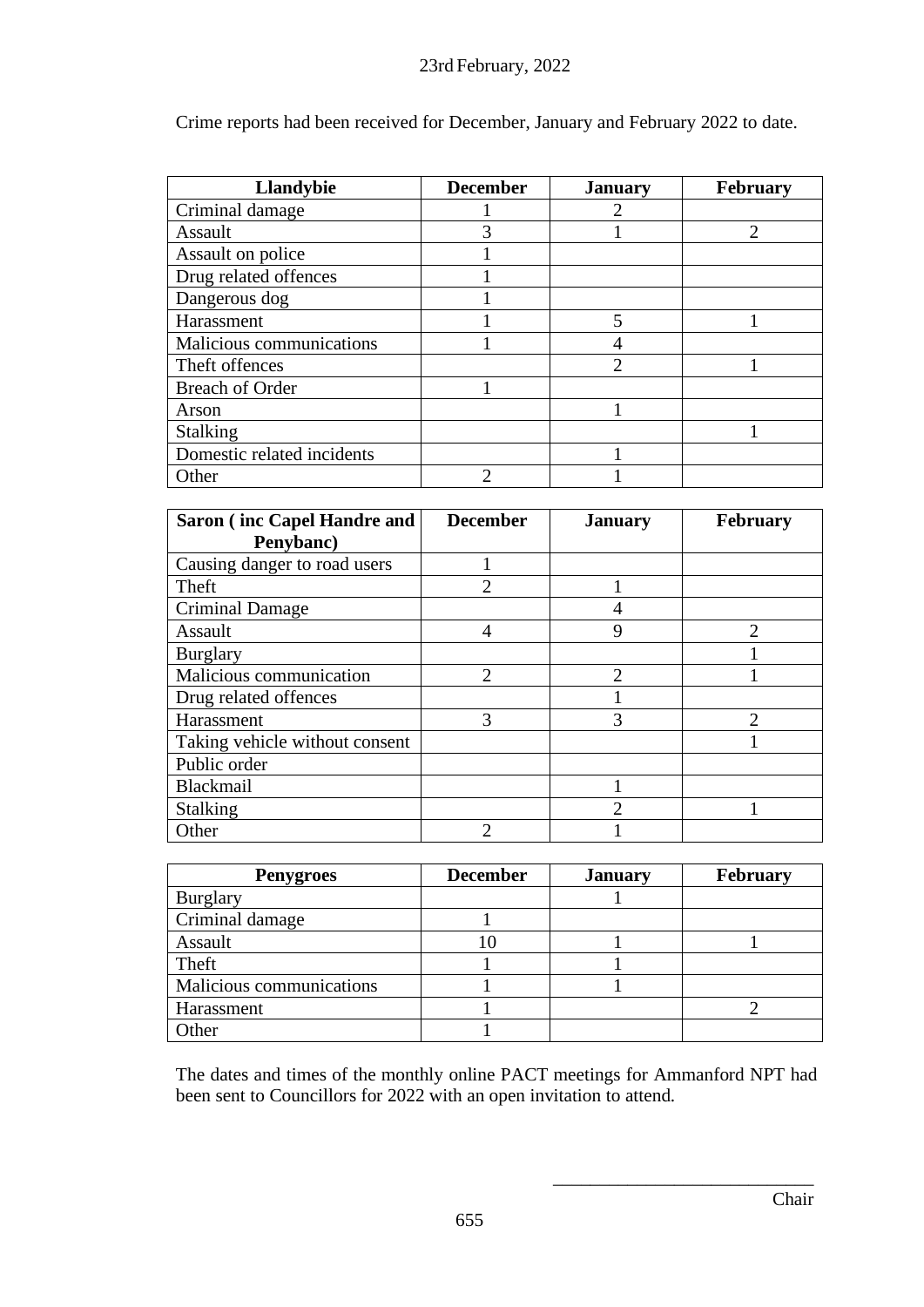# **1054.**

# **Saron Juniors Football Club**

a) It was **resolved** to approve the request for Saron Juniors FC to position a defibrillator on the pavilion at Saron park.

b) It was further **resolved** that permission be granted for them to hold a football festival during the summer at the park.

# **1055.**

# **Prohibition of waiting at Bryn Road and Waterloo Road, Penygroes**

A draft notice had been published by Carmarthenshire County Council for a proposal to prohibit waiting at any time at the junction of Bryn Road and Waterloo Road, Penygroes. The prohibition will run for 5 metres along Bryn Road, and 10 metres in a southerly direction and 25 metres in a northerly direction on Waterloo Road. No objection to the proposed order was made.

**1056.**

# **GILFACH IAGO**

There had been no further correspondence from Carmarthenshire County Council on the matter.

**1057.**

# **CLERK'S REPORT**

#### **a) Rights of Way**

# **(i) Annual maintenance contracts – Rights of Way network**

Tender Documents had been prepared to send to five contractors inviting quotations for carrying out the cleaning and trashing of various rights of way within the Community. The tenders are to be returned on or before 12.00 hrs. on  $17<sup>th</sup>$  April, 2021.

The returned tenders will be opened by the Chair, Administration Officer and Clerk and recommended for acceptance so that the contracts can commence during June 2022.

ii) Councillor Mrs S.E.Thomas informed Members that a new weekly walking group had been formed at the pavilion in Penygroes. The group had agreed to provide feedback to the Council if the local footpaths were causing any concern, and had asked for paper maps to help them identify open footpaths. It was recommended that they should be signposted to the Carmarthenshire County Council website as this would provide a far more up to date picture of open footpaths.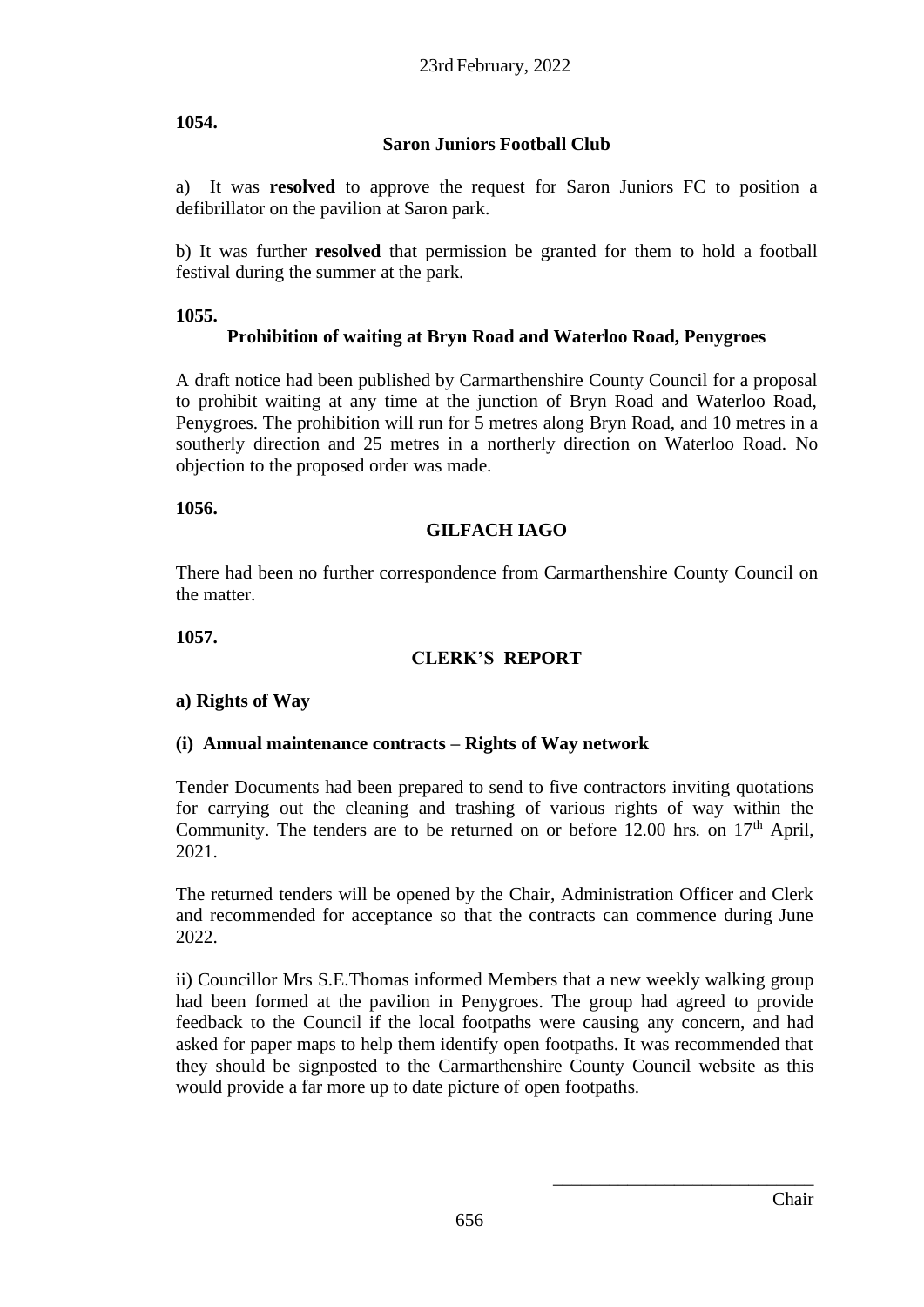iii) Councillor Mrs C. Thomas expressed concern that footpaths along Cwmfferws Road were being used as bridleways and that as a result the surface was being churned by horse hooves. The Clerk was asked to report the issue to CCC and seek guidance on possible suggestions to alleviate the problem.

# **b) Parks**

# **i) Service Level agreements 2021/2022**

Invoices for £18945.50 and £6860.50 from Carmarthenshire County Council had been received for the Service Level Agreements agreed by tender in February 2021 for litter collection, grass cutting general park maintenance and bowling green maintenance, at the eleven parks currently maintained.

It was **resolved** to pay both items.

ii) All parks had fared well in the recent inclement weather with only one sign needing to be replaced, and twigs to be brushed from the play area surfaces. The Clerk had arranged for Mr P Bishop to do the work.

#### **c) New wayside seat at Capel Hendre**

A replacement polyboard seat had been purchased from Seatmaster Ltd to replace the damaged seat at Lotwen Road, Capel Hendre at a cost of £557.50 including carriage and VAT. The Clerk had arranged for R Gleaves of Bonllwyn to remove the old seat, and fix the new seat to the base at a cost of £250.

It was **resolved** to pay the items.

# **d) Tree Survey quotations**

Five contractors had been asked to provide quotations for tree surveys across the eleven parks. The contract will be for a three year period and advice had been sought from Carmarthenshire County Council for the correct qualifications required from the appointed contractor. A response date of the  $18<sup>th</sup>$  March 2022 had been set, with the following requirements :-

- 1. A relevant tree safety management folder including relevant policies and procedures
- 2. Tree Survey schedule for each site, including work recommendations to manage tree risk at an acceptable level
- 3. A Tree Location Plan for each site
- 4. Ongoing tree management advice for the duration of the survey period
- 5. Contract to cover a period of 3 years
- 6. Professional indemnity insurance of £2M
- 7. Public Liability of £1M
- 8. BS5837 Standard achieved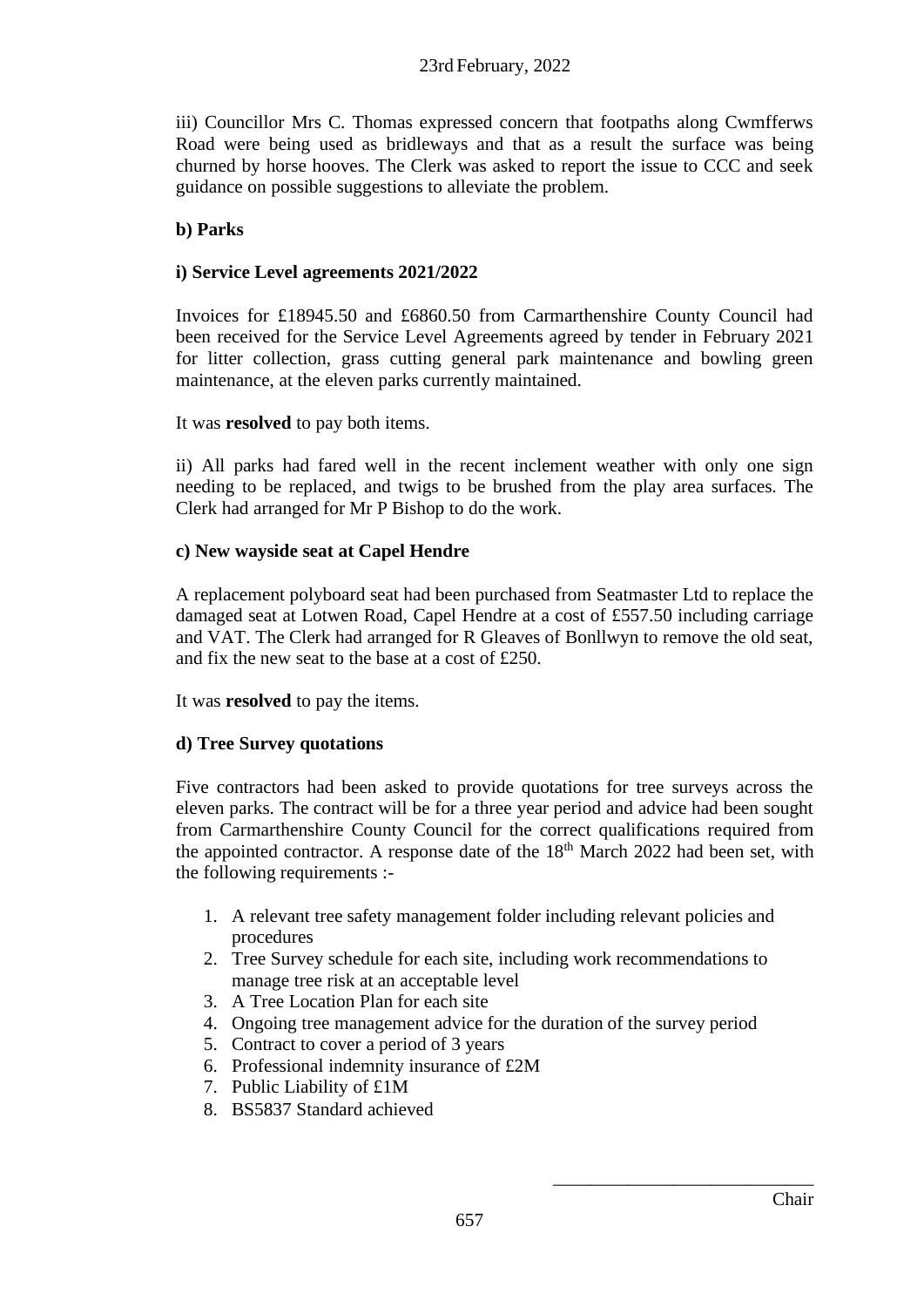#### **1058.**

#### **FINANCIAL MATTERS**

#### **(i) Payment of accounts**

The following invoices had been received in February 2022 and been paid after discussion with the Chair.

|      | 5753 I. Ll. Merrills | Replacement cheque for $005751 - \text{\textsterling}1050.00$ |        |
|------|----------------------|---------------------------------------------------------------|--------|
|      |                      | lost in post                                                  |        |
| 5754 | <b>EDF</b>           | Capel Hendre park – Jan 2022                                  | £14.25 |
| 5755 | <b>EDF</b>           | Llandybie bowls shed -Jan 2022                                | £23.68 |
| 5756 | <b>EDF</b>           | Llandybie MUGA - Jan 2022                                     | £14.25 |
| 5757 | <b>EDF</b>           | Llandybie pavilion $-$ Jan 2022                               | £30.79 |
| 5758 | <b>EDF</b>           | Saron pavilion $-$ Jan 2022                                   | £96.56 |
| 5777 | <b>EDF</b>           | Penygroes park $-$ Jan 2022                                   | £13.80 |

The following invoiced had also been received :-

| 5761- | Various payees           | Grant cheques – see Minutes of                           |           |
|-------|--------------------------|----------------------------------------------------------|-----------|
| 5773  |                          | 1 <sup>st</sup><br>Finance meeting held<br><sub>on</sub> |           |
|       |                          | February, 2022                                           |           |
| 5774  | S Griffith               | Salary for February 2022 and use of                      | £2298.23  |
|       |                          | home as office allowance                                 |           |
| 5775  | R Thomas                 | Salary for February 2022 and use of                      | £667.46   |
|       |                          | home as office allowance                                 |           |
| 5776  | <b>HMRC</b>              | February 2022                                            | £935.17   |
| 5759  | <b>Martin Davies</b>     | Translation of minutes for Ordinary,                     | £294.60   |
|       |                          | Planning, Finance and<br>Policy                          |           |
|       |                          | meetings, and CCTV policy.                               |           |
| 5760  | Streetmaster (South      | Replacement wayside seat at Capel                        | £557.50   |
|       | Wales) Ltd               | Hendre                                                   |           |
| 5778  | D J Electrical Ltd       | Electrical Installation 5 yearly report                  | £288.00   |
|       |                          | - Llandybie pavilion                                     |           |
| 5779  | Carmarthenshire          | SLA for litter collection/ grass                         | £18947.50 |
|       | <b>County Council</b>    | cutting and park maintenance                             |           |
|       |                          | 2021/2022                                                |           |
| 5780  | Carmarthenshire          | SLA for Llandybie bowling green                          | £6860.50  |
|       | <b>County Council</b>    | maintenance 2021/2022                                    |           |
| 5781  | J T Services             | Opening and Closing of Public                            | £840.00   |
|       |                          | Conveniences during Feb 2022                             |           |
| 5782  | <b>JEMS</b>              | Water hygiene- January 2022                              | £281.26   |
|       | <b>Environmental Ltd</b> |                                                          |           |
|       |                          |                                                          |           |

Members **resolved** to approve the payments and to retrospectively approve the payments agreed by the Chair.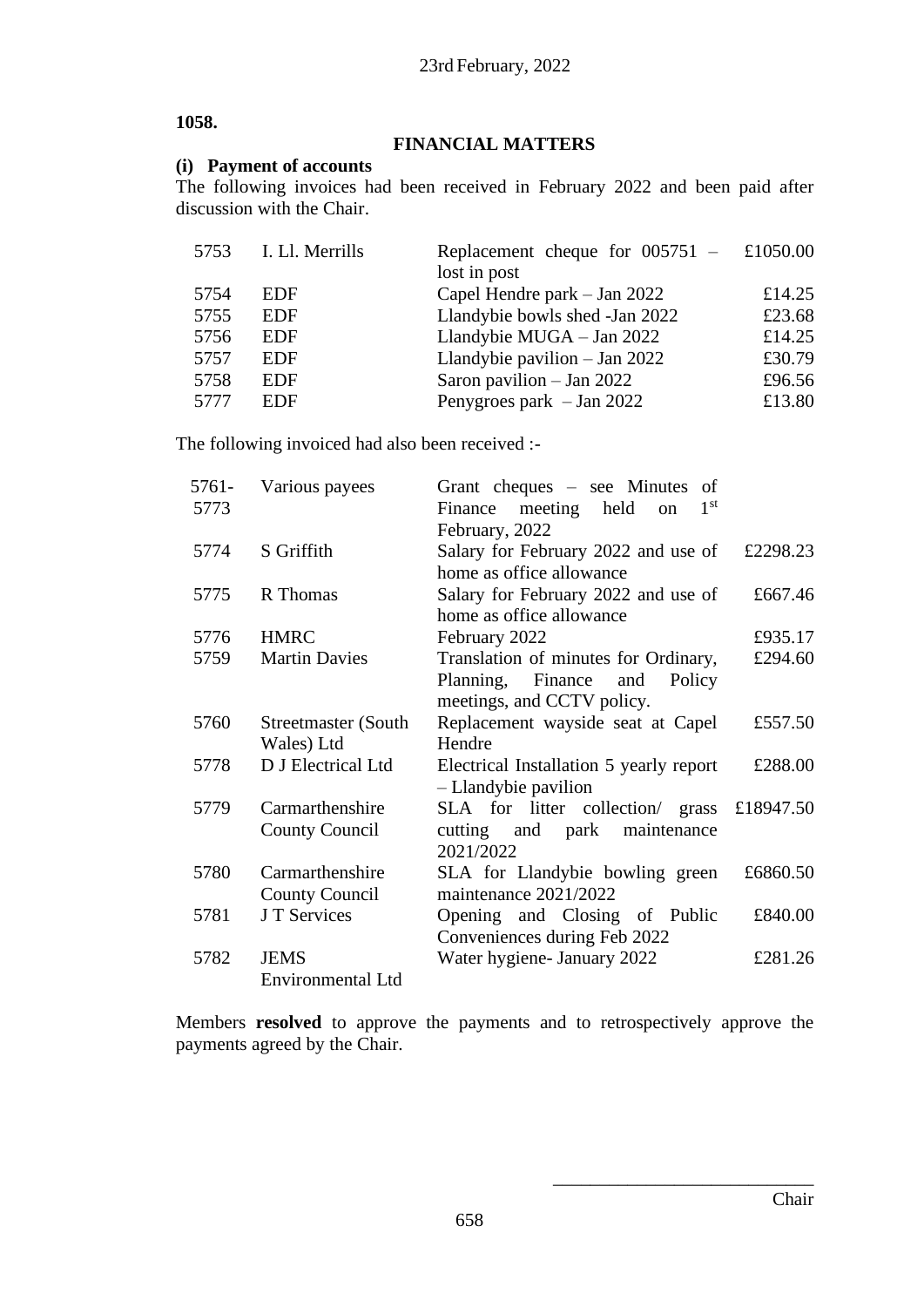|  | (ii) Monthly monitoring of the budget - April 1/4/21 to 31/01/22 |  |
|--|------------------------------------------------------------------|--|
|  |                                                                  |  |

| 2020/21         |                   |                                 |
|-----------------|-------------------|---------------------------------|
| <b>Estimate</b> | <b>Actual YTD</b> |                                 |
| $\mathbf f$     | £                 |                                 |
| 180,000         | 180,000           | Precept                         |
| 150             | 16                | Interest: Lloyds                |
| 400             | 201               | Interest: investment accounts   |
| 3000            | 3,000             | Rights of way                   |
|                 |                   |                                 |
|                 | 13,274            | Section 106                     |
| 4700            | 2,350             | Hire Agreements                 |
|                 | 1,776             | Rates refund                    |
| 188,250         | 200,617           |                                 |
|                 |                   |                                 |
|                 |                   |                                 |
| 45,889          | 42,259            | <b>Staffing</b>                 |
| 17,650          | 9,778             | Premises                        |
| 4,750           | 3,032             | <b>Office Services</b>          |
| 3,100           | 270               | Member costs                    |
| 10,000          | 3,831             | Services and Subscriptions      |
|                 | 7,080             | Section 137                     |
|                 |                   | Payments under other            |
| 18,000          | $\boldsymbol{0}$  | powers                          |
|                 | 850               | Public open spaces              |
|                 | 2,750             | Village halls                   |
|                 | 3,200             | Burial grounds                  |
| }               | 6,230             | Rights of way - maintenance     |
|                 |                   |                                 |
| 10,000          | $\boldsymbol{0}$  | Rights of way - improvement     |
| 28,000          | 630               | Grass cutting/litter/facilities |
| 50,000          | 35,688            | Park repairs and replacement    |
|                 | $\boldsymbol{0}$  | Public lighting - energy        |
|                 |                   | Public lighting -               |
| 8,500           | $\rm 0$           | improvement                     |
| 28,000          | 5,060             | Community development           |
|                 |                   | Public                          |
| 13,000          | 9,175             | conveniences                    |
| 236,889         | 129,833           |                                 |